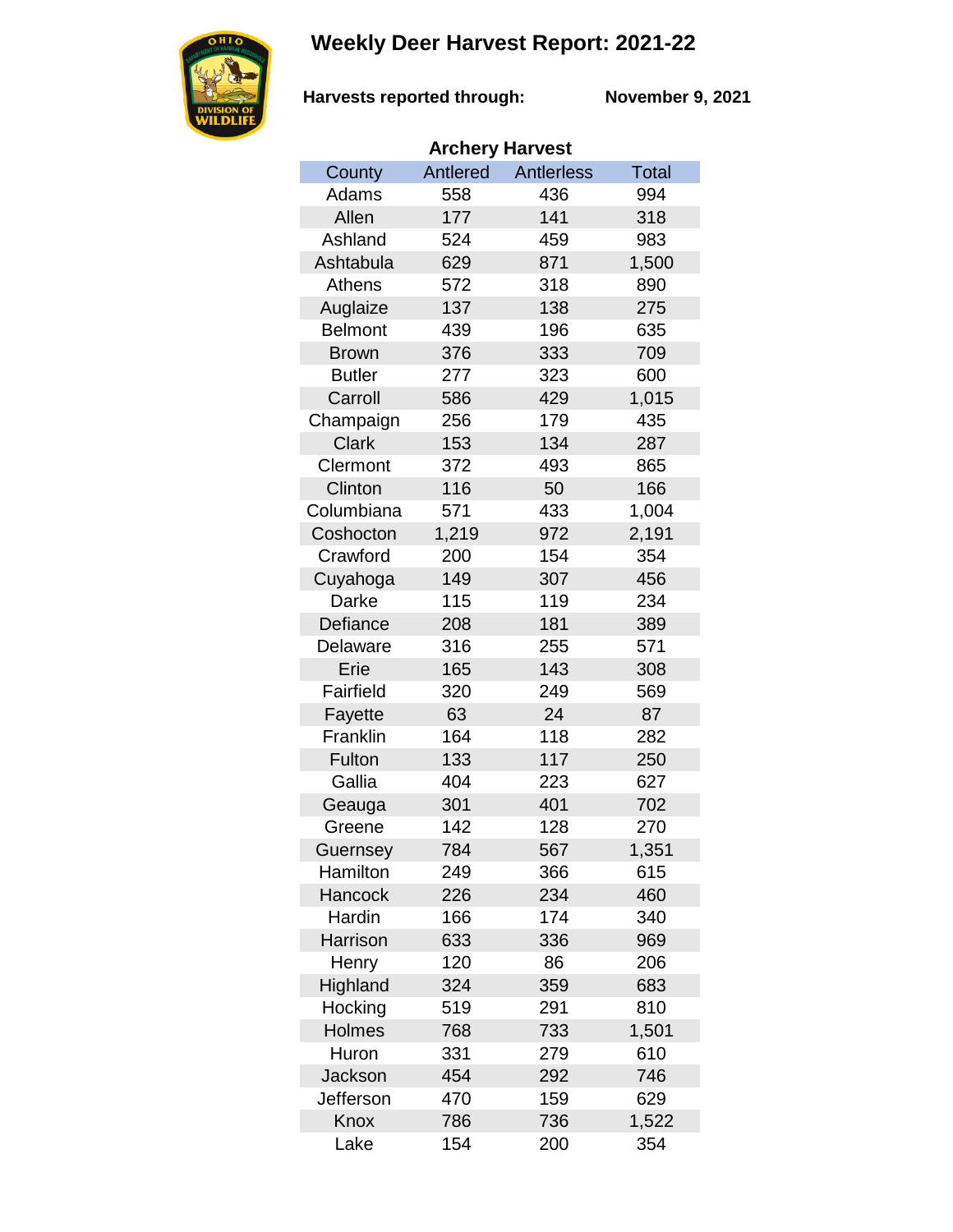## **Weekly Deer Harvest Report: 2021-22**



**Harvests reported through:** 

**November 9, 2021**

| <b>Archery Harvest</b> |          |                   |              |  |  |  |  |
|------------------------|----------|-------------------|--------------|--|--|--|--|
| County                 | Antlered | <b>Antlerless</b> | <b>Total</b> |  |  |  |  |
| Lawrence               | 297      | 111               | 408          |  |  |  |  |
| Licking                | 932      | 694               | 1,626        |  |  |  |  |
| Logan                  | 316      | 344               | 660          |  |  |  |  |
| Lorain                 | 379      | 340               | 719          |  |  |  |  |
| Lucas                  | 126      | 140               | 266          |  |  |  |  |
| Madison                | 106      | 70                | 176          |  |  |  |  |
| Mahoning               | 357      | 319               | 676          |  |  |  |  |
| Marion                 | 135      | 115               | 250          |  |  |  |  |
| Medina                 | 408      | 448               | 856          |  |  |  |  |
| Meigs                  | 499      | 335               | 834          |  |  |  |  |
| Mercer                 | 116      | 134               | 250          |  |  |  |  |
| Miami                  | 160      | 131               | 291          |  |  |  |  |
| Monroe                 | 360      | 156               | 516          |  |  |  |  |
| Montgomery             | 153      | 175               | 328          |  |  |  |  |
| Morgan                 | 474      | 302               | 776          |  |  |  |  |
| <b>Morrow</b>          | 306      | 243               | 549          |  |  |  |  |
| Muskingum              | 952      | 522               | 1,474        |  |  |  |  |
| <b>Noble</b>           | 485      | 325               | 810          |  |  |  |  |
| Ottawa                 | 81       | 73                | 154          |  |  |  |  |
| Paulding               | 142      | 165               | 307          |  |  |  |  |
| Perry                  | 417      | 248               | 665          |  |  |  |  |
| Pickaway               | 89       | 52                | 141          |  |  |  |  |
| Pike                   | 353      | 234               | 587          |  |  |  |  |
| Portage                | 463      | 439               | 902          |  |  |  |  |
| Preble                 | 185      | 158               | 343          |  |  |  |  |
| Putnam                 | 154      | 112               | 266          |  |  |  |  |
| Richland               | 607      | 571               | 1,178        |  |  |  |  |
| Ross                   | 460      | 340               | 800          |  |  |  |  |
| Sandusky               | 180      | 178               | 358          |  |  |  |  |
| Scioto                 | 374      | 257               | 631          |  |  |  |  |
| Seneca                 | 294      | 247               | 541          |  |  |  |  |
| Shelby                 | 159      | 167               | 326          |  |  |  |  |
| <b>Stark</b>           | 534      | 461               | 995          |  |  |  |  |
| Summit                 | 357      | 382               | 739          |  |  |  |  |
| Trumbull               | 622      | 784               | 1,406        |  |  |  |  |
| Tuscarawas             | 971      | 760               | 1,731        |  |  |  |  |
| Union                  | 180      | 154               | 334          |  |  |  |  |
| Van Wert               | 94       | 69                | 163          |  |  |  |  |
| Vinton                 | 452      | 215               | 667          |  |  |  |  |
| Warren                 | 204      | 197               | 401          |  |  |  |  |
| Washington             | 503      | 211               | 714          |  |  |  |  |
| Wayne                  | 448      | 401               | 849          |  |  |  |  |
| <b>Williams</b>        | 301      | 235               | 536          |  |  |  |  |